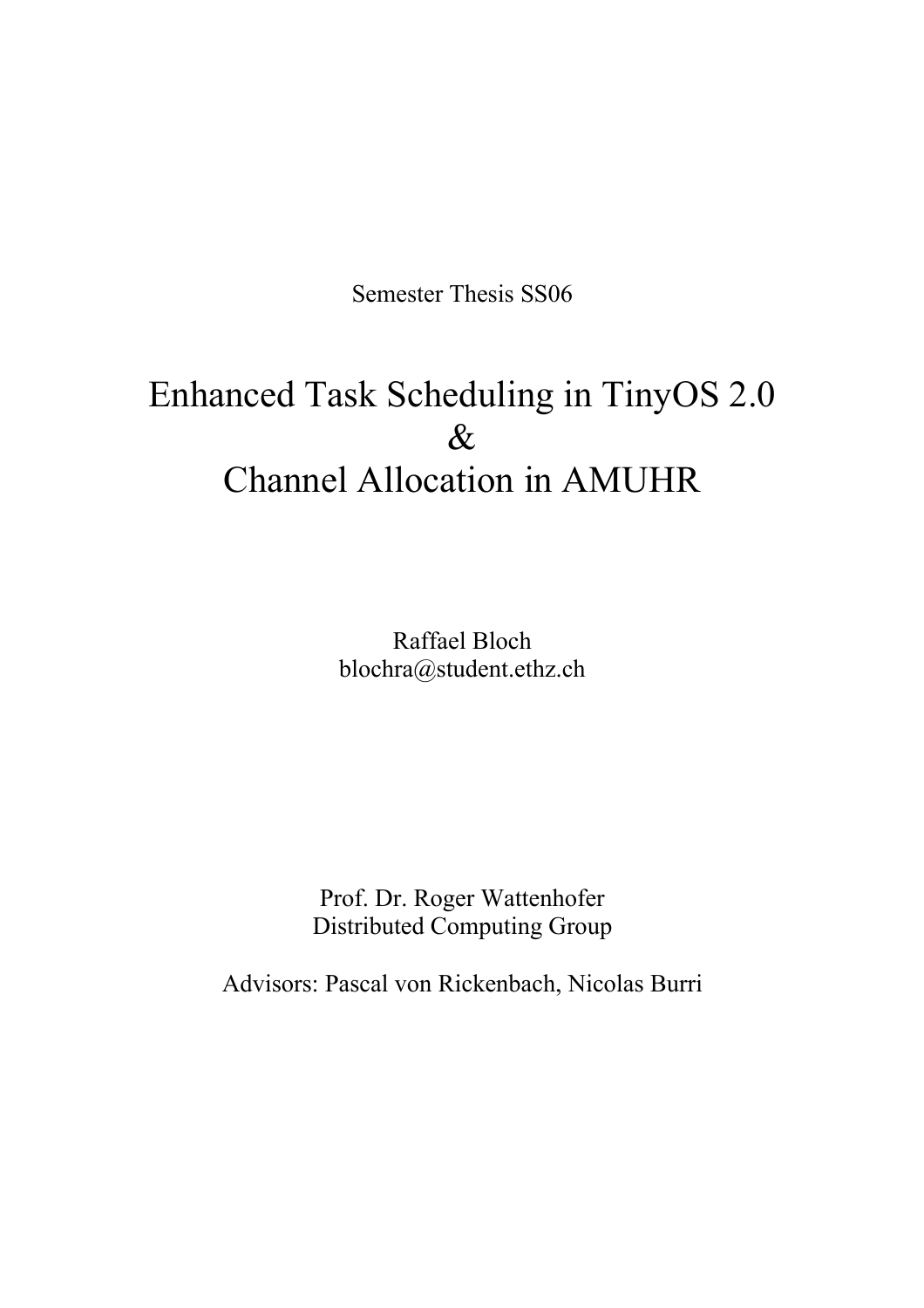## **Contents**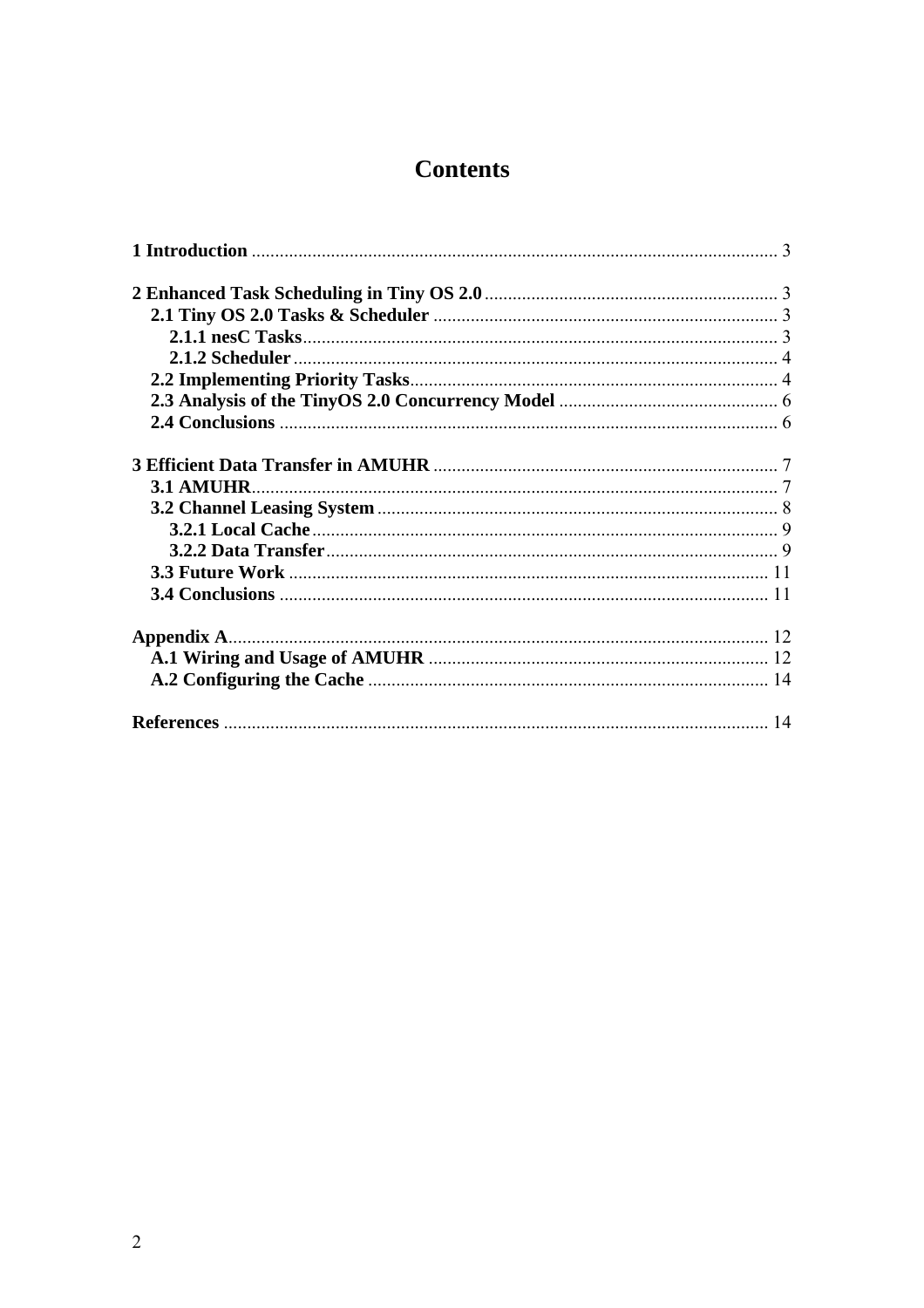### **1 Introduction**

This semester thesis consists of two independent parts. In the first part we study the inbuilt scheduler of TinyOS 2.0 and discuss its advantages as well as its limitations. We show how the scheduler can be extended at the example of a priority-based scheduler. The second part however is an extension to previous work of David Landis, who wrote AMUHR (**A**nother **Mu**lti-**H**op **R**outer for TinyOS). AMUHR is a multi-hop routing system based on the idea of Dynamic Source Routing, an algorithm which sends the routing information along with the payload in the same communication packet. Given the fact that the maximum packet size in the TinyOS system is limited to 29 bytes and a single path often consist of many hops, it becomes obvious that the available payload is very limited for the user of such AMUHR packets. We present a solution to this problem in the second part.

### **2 Enhanced Task Scheduling in Tiny OS 2.0**

#### **2.1 Tiny OS 2.0 Tasks & Scheduler**

Traditionally, the scheduler of TinyOS follows a non-preemptive FIFO policy. According to the TinyOS concurrency model, all tasks run to completion and do not preempt each other. Waiting tasks are executed in the order of their arrival. As basic tasks are directly supported by nesC (the native language of TinyOS), we will refer to them as *nesC tasks*. We first need to understand how nesC tasks and the standard TinyOS scheduler work together before we can define a new task concept and modify the scheduler.

### **2.1.1 nesC Tasks**

A task specification in nesC essentially is the specification of a function without arguments or return value. Unlike a function, a task can however not be called directly. To execute a task, we need to pass it to the scheduler using the keyword **post**.

A task specification in nesC:

```
void task mytask() { 
  // CODE 
}
```
and the corresponding post instruction:

post mytask()**;** 

Each component in Tiny OS 2.0 containing such a nesC task specification **uses** the TaskBasic interface. This means it implements the event runTask() which holds the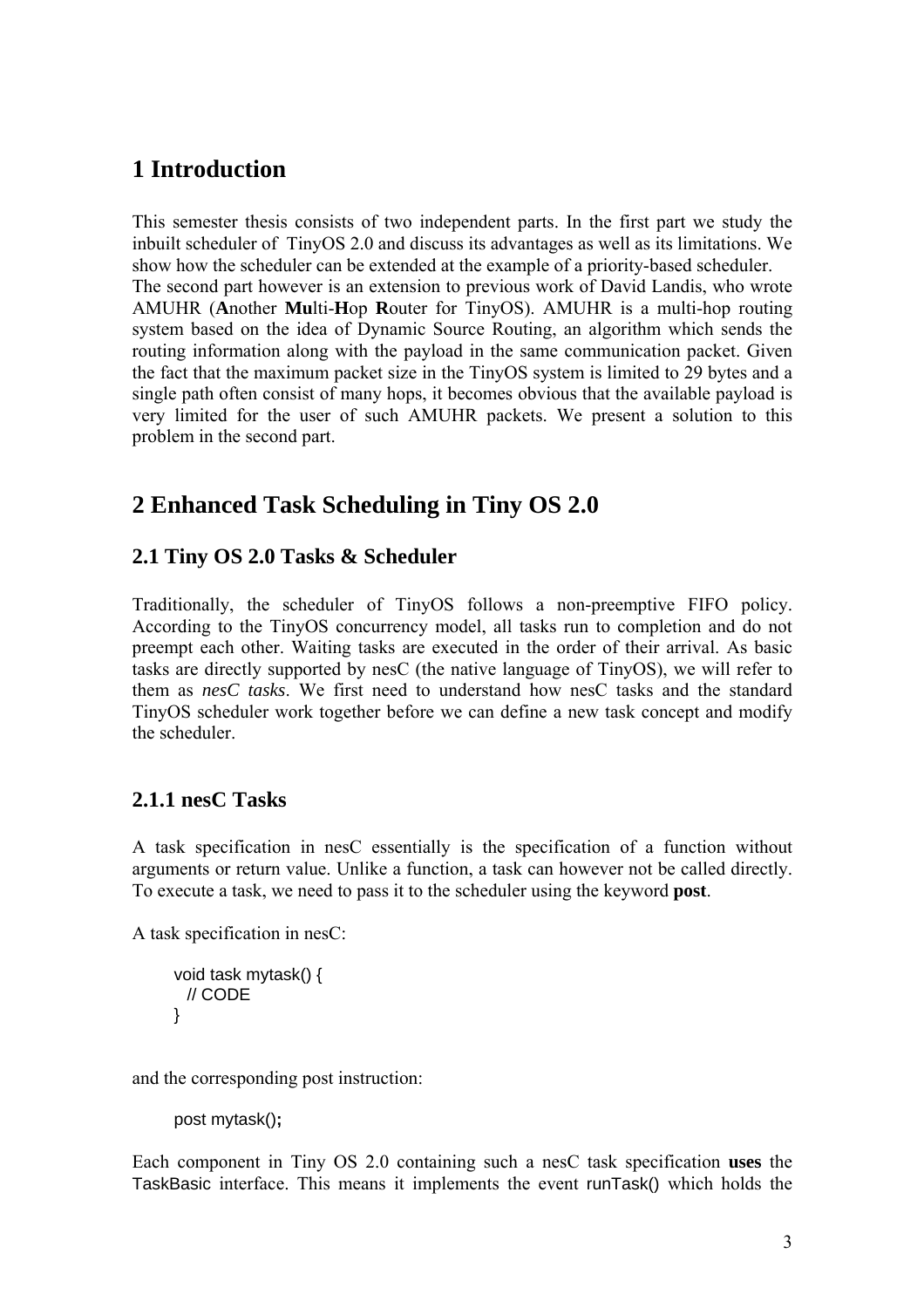user's implementation of the task and can be signalled by the scheduler. The scheduler itself **provides** the TaskBasic interface and implements the command postTask(). All the proper wiring work is done automatically by the compiler.

```
interface TaskBasic { 
 async command error_t postTask();
  event void runTask(); 
}
```
### **2.1.2 Scheduler**

The scheduler of TinyOS 2.0 **provides** the Scheduler interface that offers three commands. Init() obviously initialises the scheduler during the boot sequence. runNextTask() executes the next task in the queue if there is one. Whether or not a task was found and executed, is indicated by the return value. Finally, taskLoop() can be called to enter in an infinite loop which continuously executes tasks as long as there are some waiting. Otherwise, if the task is empty, the CPU goes into a state of low power consumption. To enter and return from the sleep mode, the scheduler **uses** the interface McuSleep.

```
interface Scheduler { 
   command void init(); 
  command bool runNextTask(); 
  command void taskLoop(); 
}
```
Using the TaskBasic interface of the previous section, we can summarise the complete signature of the TinyOS scheduler as shown below:

```
module SchedulerBasicP { 
  provides interface Scheduler; 
  provides interface TaskBasic[uint8_t taskID]; 
  uses interface McuSleep; 
}
```
### **2.2 Implementing Priority Tasks**

The first step in implementing a new kind of task is to define its interface analogously to the BasicTask interface we studied earlier. For our priority tasks, the interface could look as follows:

```
interface TaskPrio { 
  async command error_t postTask(uint8_t priority); 
  event void runTask(); 
}
```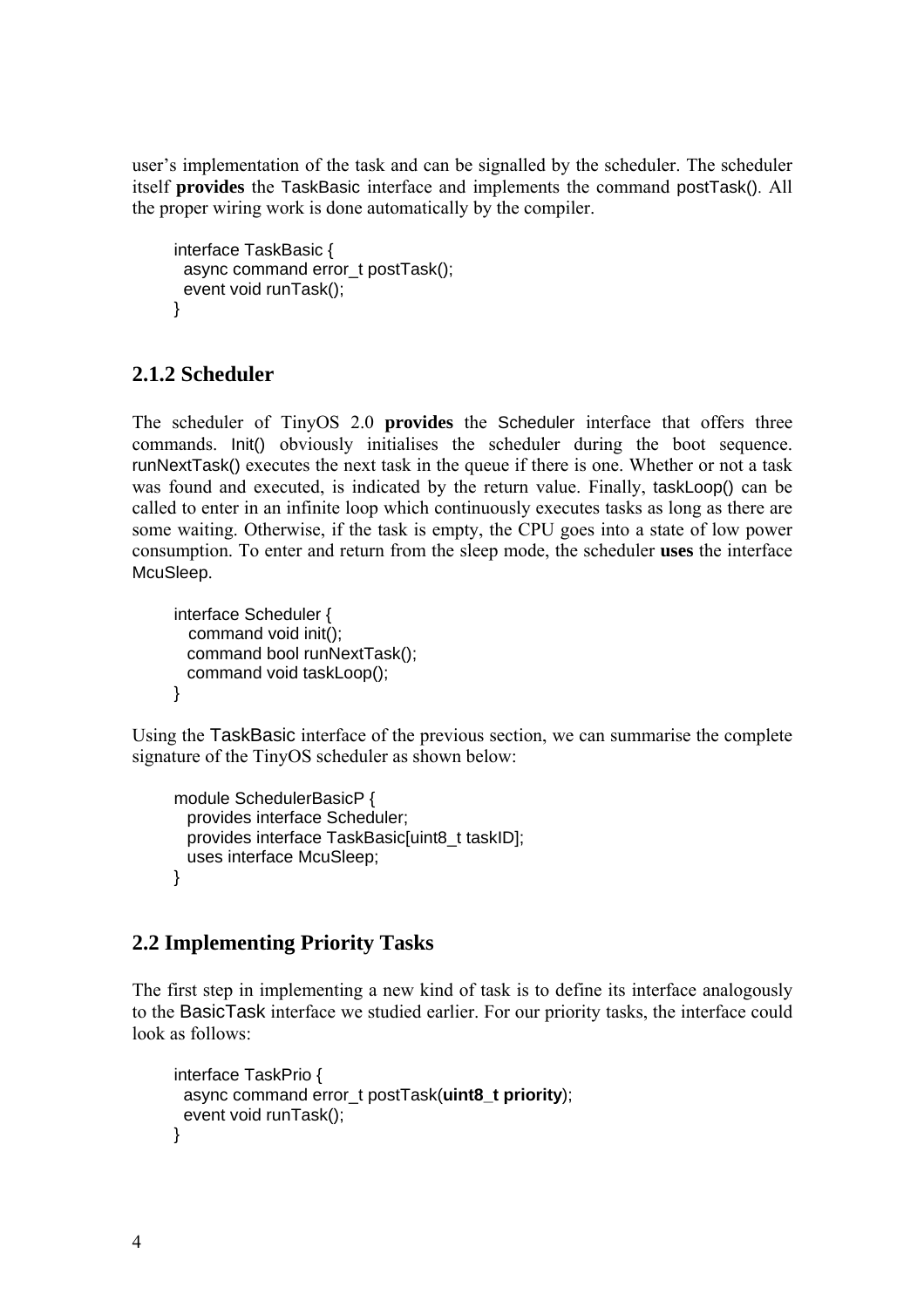The only difference to the TaskBasic interface forms the parameter priority which defines the priority level of the task. To make our newly defined tasks available to the programmer, we need to modify the standard TinyOS scheduler located in the file **TinySchedulerC.nc** in the **tinyos-2.x/tos/system** folder. This configuration file reveals that the standard scheduler's implementation can be found in the file **SchedulerBasicP.nc.** We replace this implementation file by our own MyScheduler.nc file supporting priority tasks. Hence, the new configuration file looks as follows:

```
configuration TinySchedulerC { 
  provides interface Scheduler; 
 provides interface TaskBasic[uint8_t id];
  provides interface TaskPrio[uint8_t id]; 
} 
implementation { 
  components MyScheduler as Sched; 
  components McuSleepC as Sleep; 
  Scheduler = Sched; 
  TaskBasic = Sched; 
  TaskPriority = Sched; 
  Sched.McuSleep -> Sleep; 
}
```
For the implementation of the new scheduler, we can use the old implementation **SchedulerBasicP.nc** as a template. The only notable difference to the implementation of the TaskPrio interface is the replacement of the existing FIFO queue by a priority queue. Of course, we still need to support the nesC tasks by implementing the TaskBasic interface, as our scheduler would otherwise not work with the existing system. The new scheduler component looks like this (omitting the actual implementation):

```
module MyScheduler{ 
  provides interface Scheduler; 
 provides interface TaskBasic[uint8_t id];
  provides interface TaskPrio [uint8_t id]; 
  uses interface McuSleep; 
} 
implementation 
{ … }
```
The new priority tasks are now ready to be used by the programmer. Though, the specification and usage are slightly different to what we know from nesC tasks. The keyword task can no longer be used. Instead, we implement the event runTask() for every task we need in our program.

```
module MyApp { 
       uses interface TaskPrio as MyPriorityTask; 
} 
implementation { 
       event void MyPriorityTask.runTask() 
}
```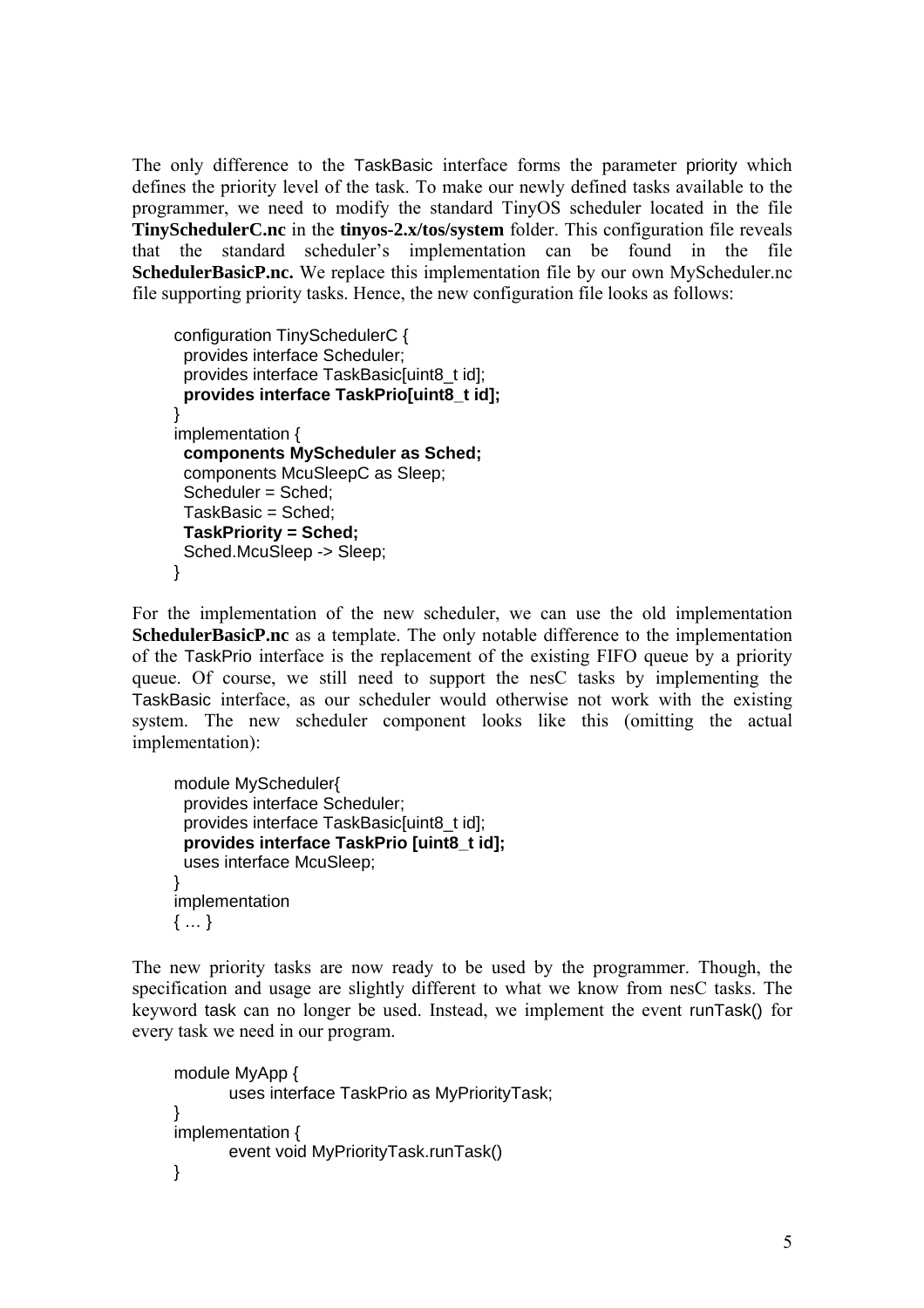Finally, we wire the **used** TaskPrio interface of our application to its counterpart **provided** by the scheduler. Note that if we are using more than one priority task, every single one of them has to be wired separately. The configuration file for our application looks like this:

```
configuration MyAppConfig 
{ } 
implementation 
{ 
  { … } 
  components TinySchedulerC as Scheduler; 
  { … } 
  MyApp.MyPriorityTask -> Scheduler.TaskPrio[unique("TS.TaskPrio")]; 
}
```
#### **2.3 Analysis of the TinyOS 2.0 Concurrency Model**

We have seen that the scheduler of TinyOS 2.0 can be modified very easily to support different kinds of tasks. On the one hand, the non-preemptive TinyOS concurrency model simplifies the handling of race conditions, deadlocks and other concurrencyrelated issues for the programmer. On the other hand, it also leads to serious problems in many applications as soon as long running tasks are involved. Even priority tasks may still be delayed, reducing the responsiveness of the system significantly.

Another problem is the inconsistency between nesC tasks and the user-defined tasks. Having two different notations for quite the same thing, seems unnecessarily complicated. Though, this design decision is understandable considering that TinyOS 1.1 had no support for user defined tasks at all.

#### **2.4 Conclusions**

The concurrency model of TinyOS is best suited for simple, non time critical applications. Programmers may even circumvent the problem of non-preemptable tasks by splitting large tasks into smaller pieces, thereby reducing the maximum delay for incoming priority tasks. However, in the future, the computational capabilities of sensor nodes will certainly increase and their applications will probably become more complex, such that a change of the restrictive concurrency model would be advisable. I would also recommend giving the programmer more flexibility and thereby more responsibility for the concurrency issues. The current system with its advantages as well as its drawbacks may be preserved as an option offered to those users, who want to benefit from "easy-to-use" concurrency and the automatic conflict analysis.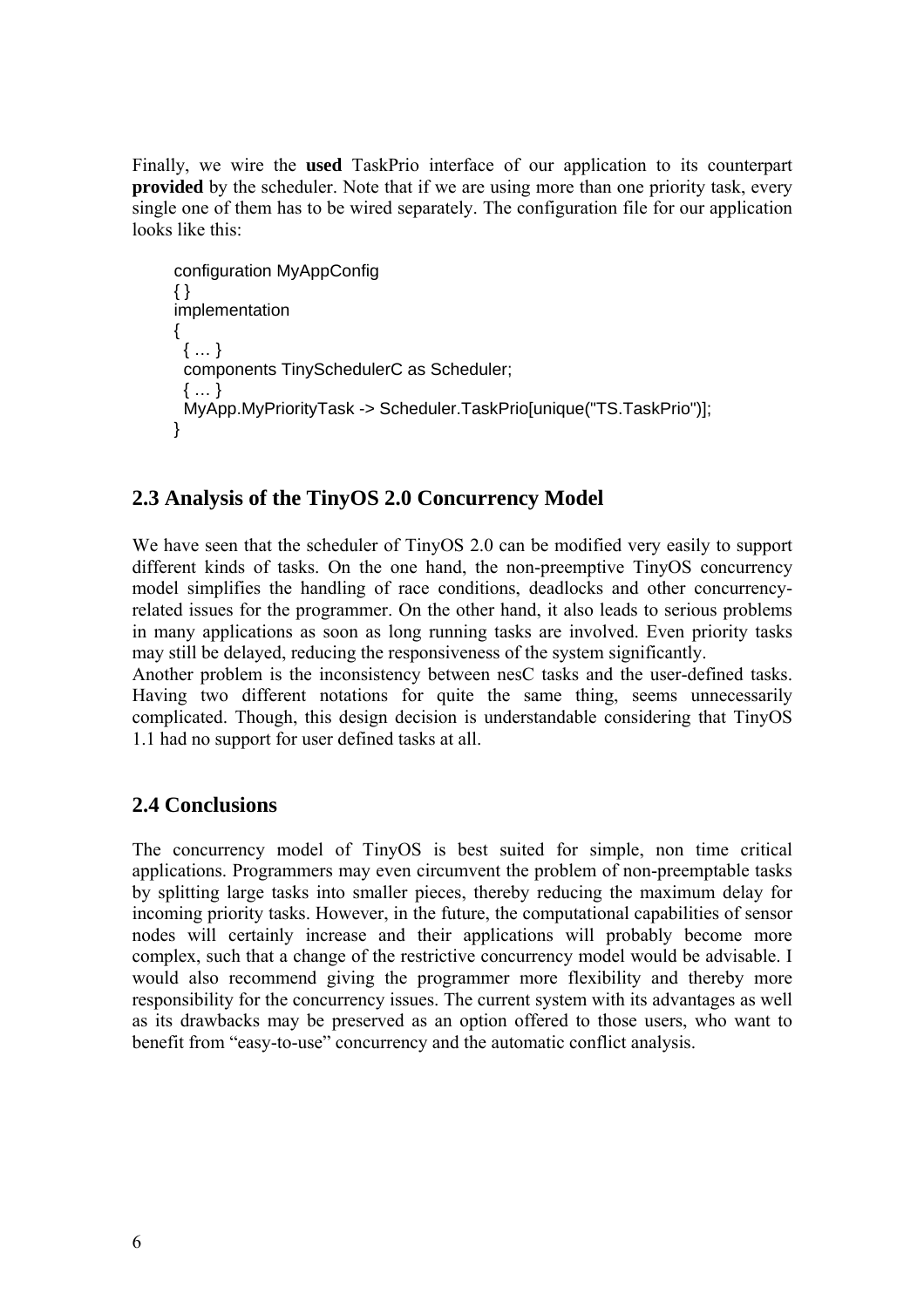### **3 Efficient Data Transfer in AMUHR**

### **3.1 AMUHR**

The basic communication pattern of AMUHR consists of two subsequent phases. In the first phase, a node which intends to communicate with another node, broadcasts a *find* message containing his communication partner's address. Such *find* packets are rebroadcasted by the neighbours if they received the message for the first time. This process continuous until the message reaches the actual recipient (Flood Search). Thereby, the addresses of the intermediate hops between sender and receiver encountered during the search process are stored in the find packet. The receiver so gets all information he needs to send a *returnpath* message back to the sender, along the just discovered path. As this returnpath message contains the entire hop sequence, both sender and receiver can store the path which allows the bidirectional communication between two of them.

Once a path between two nodes is found, DATA packets can be exchanged between sender and receiver in a second phase. Note that such *DATA* packets always need to contain the routing/path information besides the actual payload, because the nodes along the path do not have any routing information. If the user has activated explicit acknowledgements, the receiver of a data packet sends an *ACK* packet back to the sender. **Figure 1** shows the cascade of messages triggered by node 1 which attempts to send a data packet to node 4.



**Figure 1** Two-phase communication pattern of AMUHR. We assume that only neighbouring nodes can communicate with each other.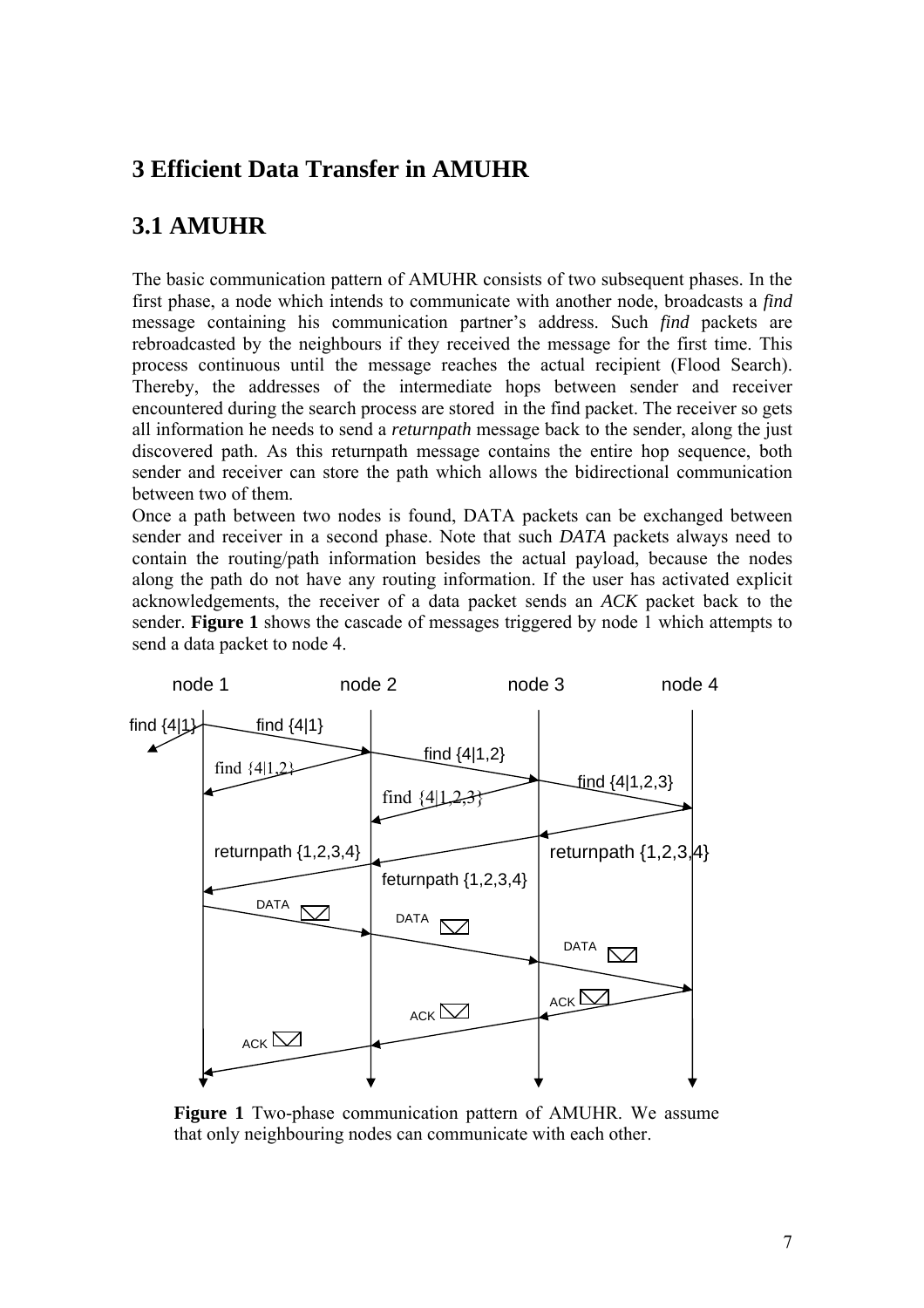The user of AMUHR can choose from various configurations that influence the details of the two-phase communication process described above. There are for example implicit and explicit acknowledgements available. By explicit acknowledgements, we mean end-to-end acknowledgements, whereas implicit acknowledgements assume that all radio links are bidirectional and that a sender of a packet can hear the transmissions of its neighbours. A node checks whether or not the neighbouring node forwards a specific packet and initiates a resend if necessary. A more detailed introduction to AMUHR can be found in [1].

Depending on the length of the path (number of hops) and the configuration of implicit and explicit acknowledgements, the payload per data packet can be relatively small. Even though the system is quite useful for applications which only transfer small amounts of data, it was considered necessary to introduce a more efficient way of data transfer between nodes. By introducing communication channels, the available payload per packet should be substantially increased. Such channels are ideally used if large amounts of data have to be transferred between nodes. A possible application may be the transfer of entire buffers or caches to a master node for the purpose of their analysis. In the next section, we will look at the basic idea of Channel Leasing and the corresponding implementation in AMUHR. We will then have a look on how AMUHR could be improved in the future. Appendix A holds a number of useful information on how to wire AMUHR into your applications. The possible configurations of the newly introduced channels are also listed in the appendix.

### **3.2 Channel Leasing System**

The basic idea of communication channels in AMUHR is to move the path information from the data packet to the nodes along the path. Once the routing information is locally stored, the available payload per packet is independent of the path's length. One important goal of the implementation is the reuse of as much of the existing functionality as possible to avoid unnecessarily increasing the code size. Another goal was to make the management of the channels transparent for the user. In fact the user can choose between the traditional Source Routing style of communication and the new channel-based style, by simply setting the options parameter in the standard AMUHR send command.

command result\_t send(uint\_16\_t receiver, uint8\_t msg\_length, TOS\_MsgPtr msg, uint8\_t options);

Using options = MH\_USER\_LOCAL\_PATH activates a communication channel between the calling node and the receiver node. There are other flags which activate explicit and implicit acknowledgements. More details on AMUHR's send command and valid combinations of flags can be found in Appendix A and in [1].

Since AMUHR already has the capability to find paths, we directly use the existing functionality to allocate a cache entry on every node along the path. This is done every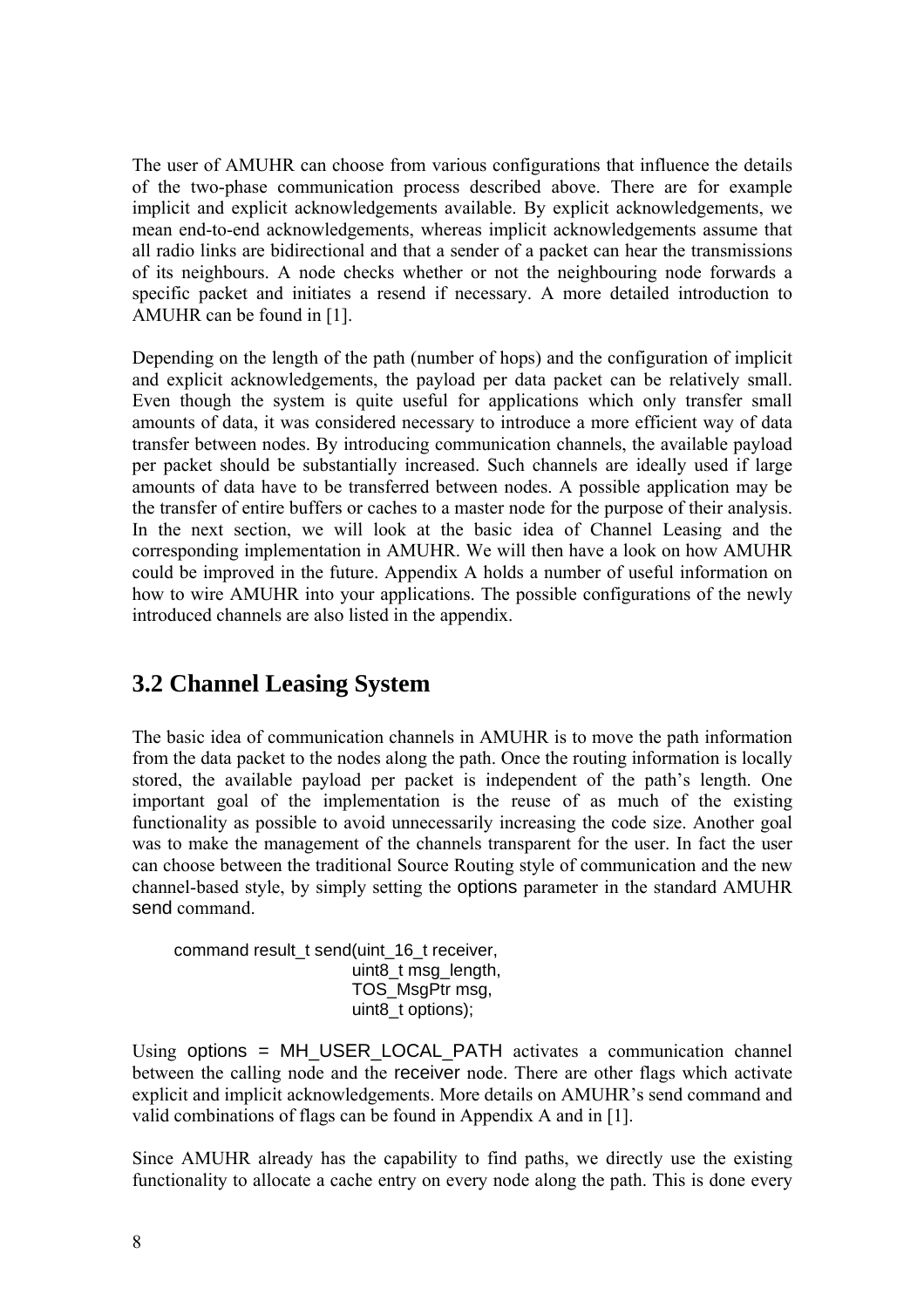time a *returnpath* message arrives at a node (**Figure 1**). Once a channel has been established between two nodes, it can be used for efficient data transfer in both directions. The leasing system assures the availability of channels while they are in use. In the following sections, we will first have a look at how the cache is organised and how the leasing system works, before we focus on how data is transferred using channels.

### **3.2.1 Local Cache**

The cache structure which is needed to store the route information locally on the nodes, is located in the file RouteCacheLocalPathM.nc. Every cache line holds the addresses of the start and end nodes of the channel, as well as the next and previous node address. An additional byte holds a time stamp, which represents the age of this particular cache line. The example cache line in **Figure 2** is stored on node 4 of the path  $2 \rightarrow 3 \rightarrow 4 \rightarrow 5 \rightarrow 6$ . If a message with destination node 6 arrives, the cache line instructs us to forward the message to node 5. If the destination node is 2 we send the message to the previous hop 3. Note that this cache line holds sufficient information to operate the channel between nodes 2 and 6 in both directions.

| src addr | dest addr | nxt_hop | prv_hop | age |
|----------|-----------|---------|---------|-----|
|          |           |         |         |     |

**Figure 2**: Example cache line on node 4

On every node, a task is executed periodically to reduce the value of the age counter. Once the value of the counter reaches 0, the entry is treated to be out of date and may be overwritten if a new cache line has to be allocated by the system. Consequently every access to a cache entry resets the counter to its maximum value, which can be configured along with the number of cache lines by the user. This procedure ensures that no entry that has recently been used will be overwritten. Therefore, established channels stay available as long as they are frequently used. A longer traffic-free period on the channel disposes the occupied cache line. Appendix A gives more information on how to configure the cache.

This channel leasing system automatically manages its resources and therefore prevents the user from manual task allocation and de-allocation, which often lead to problems due to resource mismanagement.

### **3.2.2 Data Transfer**

Once a channel is established the user can send and receive data packets (**Figure 3**) of a fixed size efficiently. The maximum payload is 23 bytes per packet. In addition to the data, a packet holds a header consisting of the sender and receiver addresses as well as of a type field which identifies the packet's type (AMUHR supports many different packet types which are all described in [1]). Finally the packet ID field is used to identify resends of the same packet as well as acknowledgements.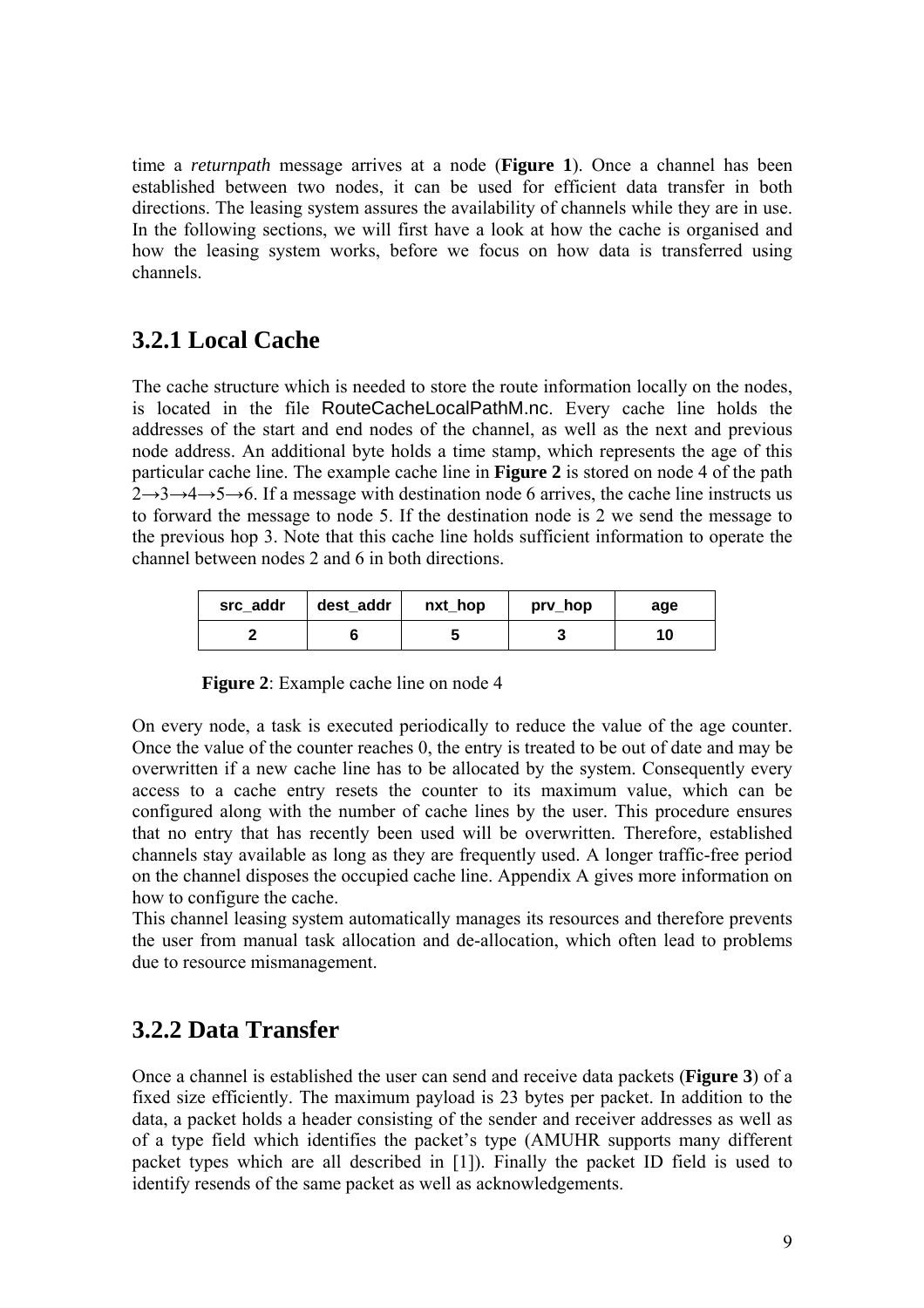|   | റ           | ર | 4           | 5        | 6      | –                | 8 | 9 | 1 ∩<br>ັ | $\sim$ $\sim$ |  |  | $\cdots$ | າຂ |
|---|-------------|---|-------------|----------|--------|------------------|---|---|----------|---------------|--|--|----------|----|
| ω | ന<br>n<br>7 |   | Φ<br>∽<br>₽ | .으<br>s. | w<br>ω | _<br>ω<br>ω<br>ъ |   |   |          |               |  |  |          |    |

**Figure 3:** Data packet layout.

Received data packets are always stored in a packet history to avoid delivering a packet twice. This mechanism assures that even if a packet is sent multiple times, it is delivered only once. Such a situation may occur if an acknowledgement message gets lost due to transmission errors. An acknowledgement packet only consists of the addresses of the sender and receiver of the packet as well as the type field and of course the packet's ID to identify the acknowledged data packet. Details are shown in **Figure 4**. Note that the data packet and the acknowledgement packet described in this section are new packet types which have been introduced to work with channels. They significantly differ to the data and acknowledgement packets used in Source Routing communication.

| Π                 | 2                 |      | 5        |
|-------------------|-------------------|------|----------|
| addr<br><u>င်</u> | addr<br><u>ដូ</u> | type | 으<br>рkt |

**Figure 4:** Acknowledgement packet layout.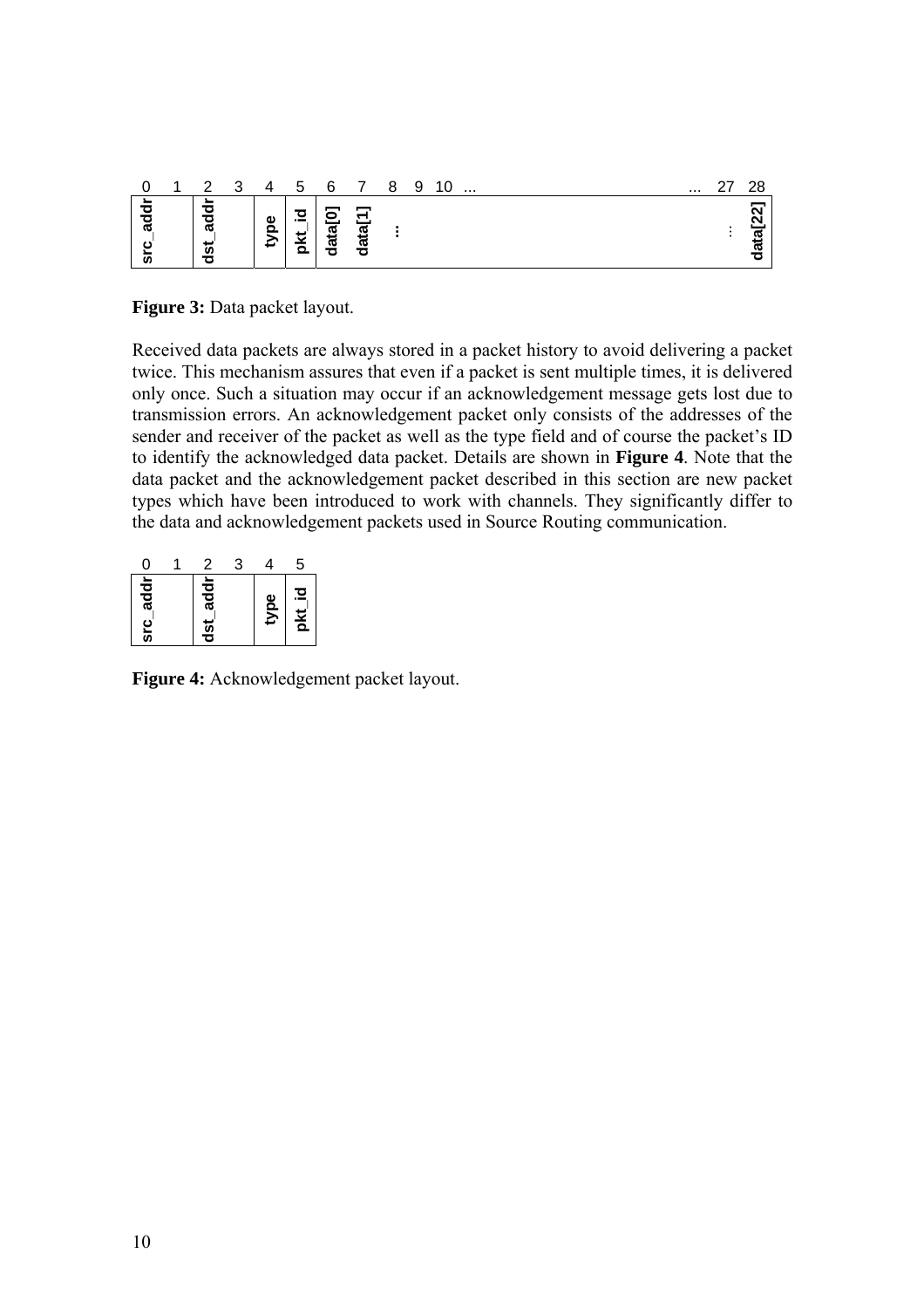### **3.3 Future Work**

To further improve the functionality and usability of AMUHR I would suggest addressing the following problems:

- AMUHR offers a large variety of configurations. Such flexibility comes at the cost of an increasing code size. This problem is particularly bad since AMUHR is currently designed as one monolithic component. The system always has to be entirely loaded, even if only a fraction of its functionality is actually used. I therefore recommend a complete redesign of AMUHR by focussing on modularisation of the code. This would not only simplify future extensions of AMUHR but would also address the increasing memory usage problem.
- Extensive testing of AMUHR's various configurations under real world conditions is necessary to detect and fix bugs. For this purpose, AMUHR should offer an interface to the serial port of a sensor node.
- A lot of the program code is heavily compiler-dependant. The extensive use of pointer arithmetics for memory addressing should be replaced by normal accesses to proper data types.
- For real world applications, aspects of security and reliability are very important. Perhaps, the communication protocols could be improved to match higher expectations.
- Implicit acknowledgements can currently not be combined with channels. This is mainly to avoid a further increase of the code size. During a redesign of the system this restriction could be easily removed to enable full functionality.

## **3.4 Conclusions**

In its current version, AMUHR is a multi-hop router which is easy to deploy. The system offers a large variety of configurations making AMUHR easily adaptable to different application scenarios and network environments. The new channel-based communication scheme fits well in the existing system without requiring changes to its user interface. The complexity of channel management is thereby completely hidden from the user. Without any modifications, all applications working with the old version of AMUHR should also run with the extended version.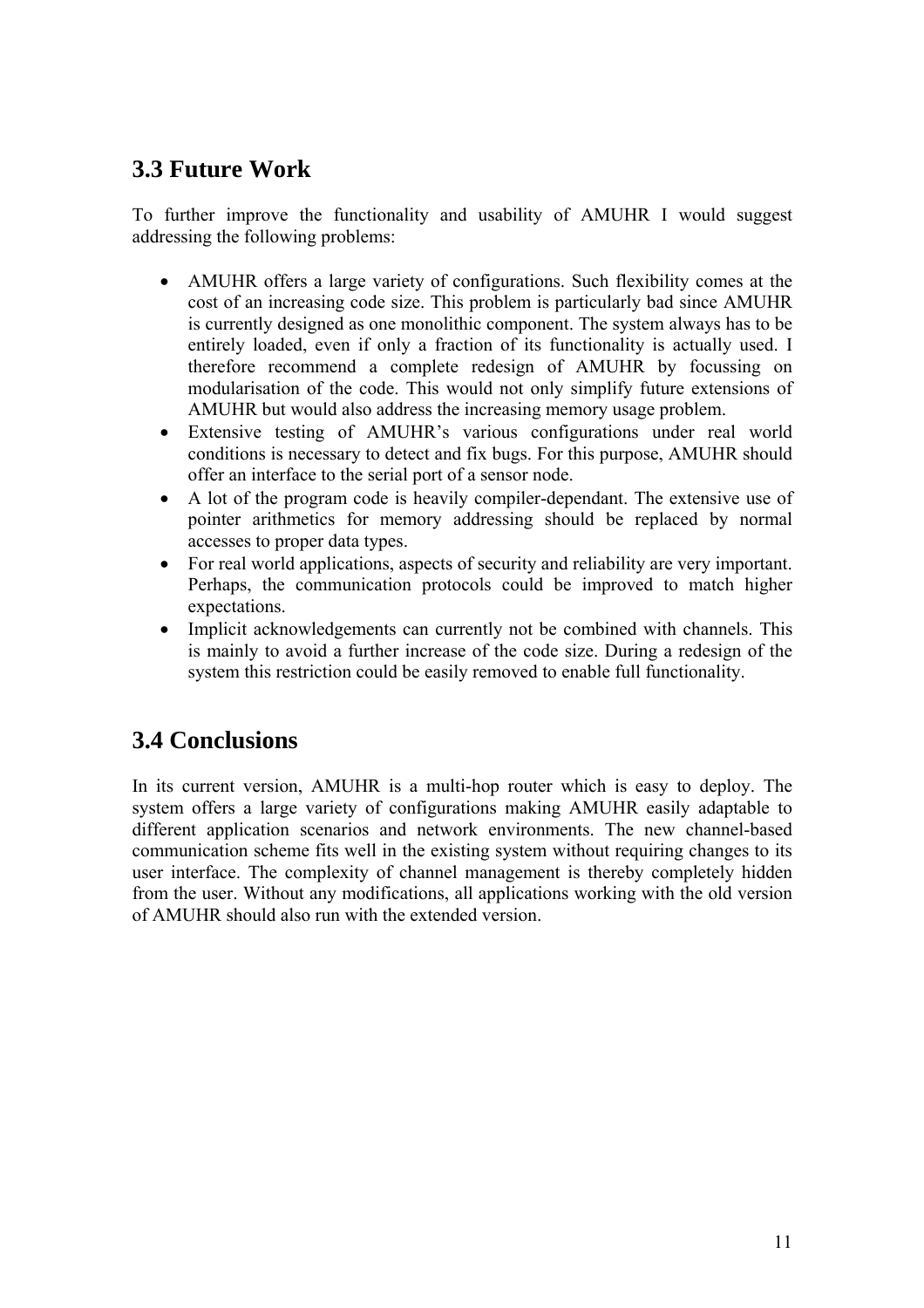## **Appendix A**

In a first part, this appendix gives a short introduction on how to wire AMUHR in your application as well as how to use its features. The second part then explains how to configure the cache in a way that serves your application best.

### **A.1 Wiring and Usage of AMUHR**

The communication between your application and the AMUHR component takes place through the interfaces SendMsgEx and ReceiveMsg. Both of these interfaces are **provided** by AMUHR and your application should therefore **use** both of these interfaces.

```
interface SendMsgEx { 
 command result_t send( uint16_t address,
                             uint8_t length, 
                             TOS_MsgPtr msg, 
                             uint8_t options);
 event result_t sendDone(TOS_MsgPtr msg, result_t success);
} 
interface ReceiveMsg { 
 event TOS_MsgPtr receive(TOS_MsgPtr msg);
}
```
Using SendMsgEx and ReceiveMsg interfaces in your application requires you to implement the two events sendDone and receive. The skeleton of your application then looks as follows:

```
module MyApp { 
  uses { 
        interface SendMsgEx:
         interface ReceiveMsg; 
       } 
 provides {…} 
} 
implementation { 
  event result_t SendMsgEx.sendDone(TOS_MsgPtr msg, result_t success) {…} 
  event TOS_MsgPtr ReceiveMsg.receive(TOS_MsgPtr msg) {…} 
}
```
The last step involves the actual wiring of both interfaces to AMUHR which is done in a separate configuration file shown below.

```
configuration MyAppConfig {} 
implementation { 
  components AMUHR; 
  MyApp.SendMsgEx -> AMUHR.SendMsgEx[MSG_TYPE]; 
 MyApp.ReceiveMsg -> AMUHR.ReceiveMsg[MSG_TYPE]; }
```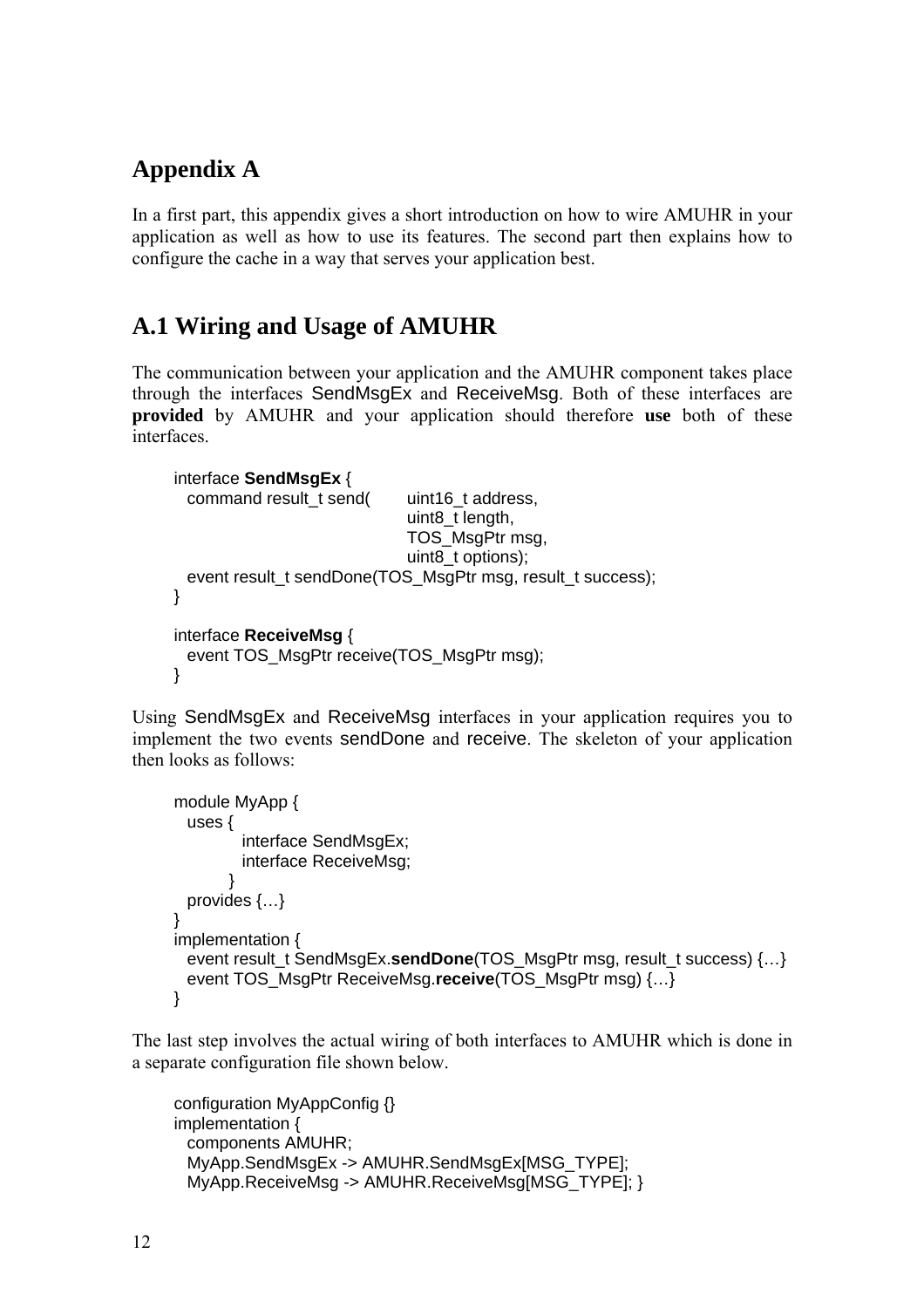Note that both interfaces have to be parameterised by the message type intended to be sent and received. A detailed explanation of parameterised interfaces and the wiring mechanism of nesC in general can be found in [2].

Now that we have properly wired our application to AMUHR, we may start sending messages through the send command provided by the SendMsgEx interface. A typical call goes as follows:

call SendMsgEx.send(receiver.msg\_length.msg.options);

Parameters:

- uint16 t receiver the address of the receiver
- uint8 t msg\_length the length of the message in bytes
- TOS MsgPtr msg pointer to the message
- uint8 t options options

#### Options: (AMUHR/MHConstans.h)

MH\_USER\_WANT\_ACK Activates end-to-end acknowledgements<br>MH\_USER\_IMP\_DATA\_ACK Activates implicit ack's for data packets MH\_USER\_IMP\_DATA\_ACK Activates implicit ack's for data packets<br>MH\_USER\_FIND\_IMP\_ACK Activates implicit ack's for find packets Activates implicit ack's for find packets MH\_USER\_LOCAL\_PATH Activates a communication channel

#### **IMPORTANT:**

#### **The combination of channels and implicit acknowledgements is currently not supported.**

The send command just delivers the message to the send queue of AMUHR. In case you activated acknowledgements the sendDone event is signalled after successful reception of the acknowledgement. Otherwise the sendDone event is signalled as soon as the message has actually been sent over the radio.